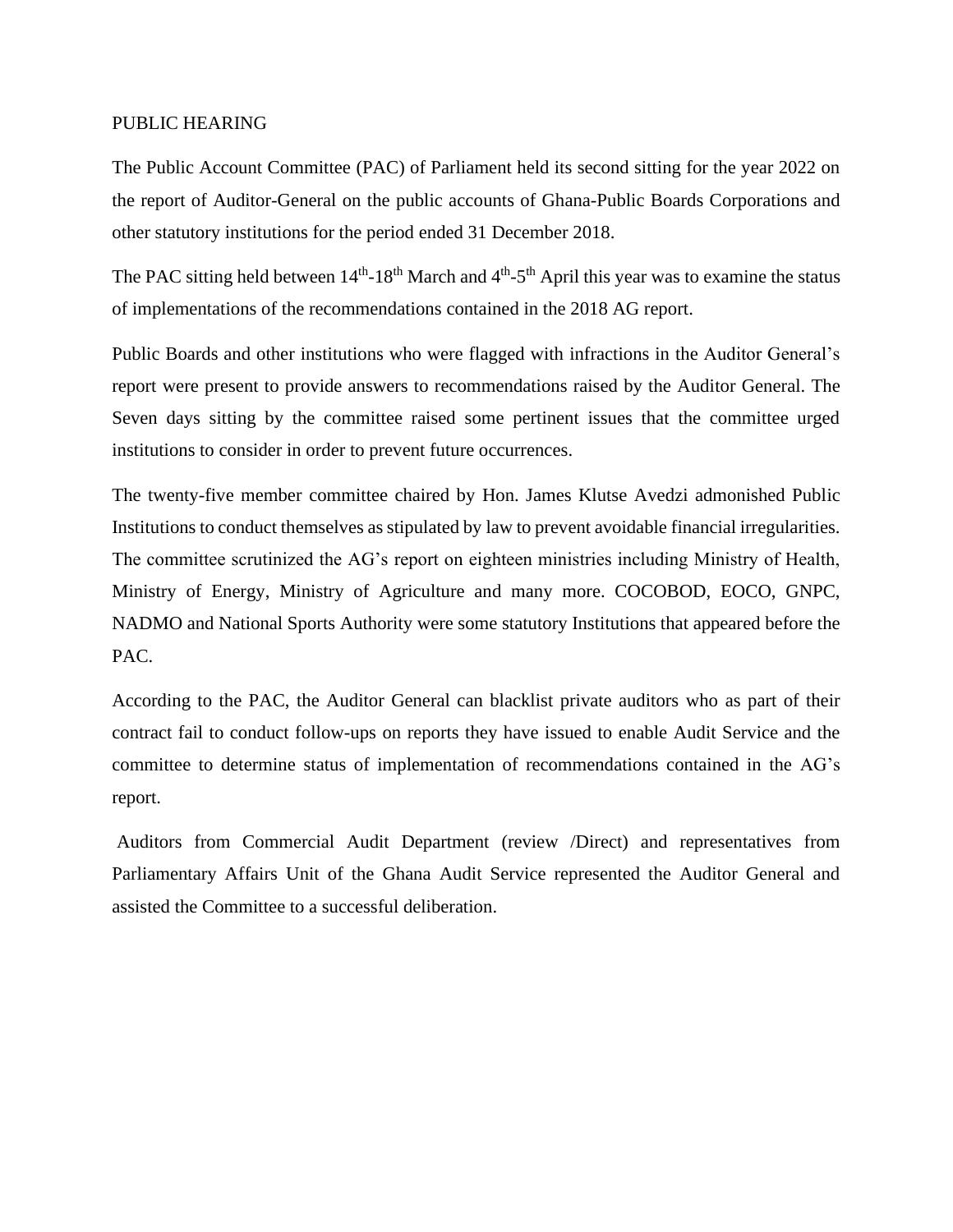# PARLIAMENT OF GHANA

#### PUBLIC ACCOUNTS COMMITTEE

## PROGRAM FOR ZONAL PUBLIC HEARING TO CONSIDER FOUR (4) AUDITOR-GENERAL'S REPORTS REFERRED TO THE COMMITTEE

## CLUSTER 1: NORTHERN, SAVANNAH, NORTH EAST, UPPER EAST AND UPPER WEST REGIONS

### DATE: MONDAY, 18TH - SATURDAY, 23RD APRIL, 2021 VENUE: MARIAM HOTEL, TAMALE

#### PROGRAM

| S/NO           | <b>ACTIVITY</b>                                                                                                                                                                                                                                                                                                                                                                                                                                                                                                       | <b>DATE</b>                                | TIME       |
|----------------|-----------------------------------------------------------------------------------------------------------------------------------------------------------------------------------------------------------------------------------------------------------------------------------------------------------------------------------------------------------------------------------------------------------------------------------------------------------------------------------------------------------------------|--------------------------------------------|------------|
| 1              | Departure - Accra                                                                                                                                                                                                                                                                                                                                                                                                                                                                                                     | Monday, 18 <sup>th</sup> April,<br>2022    | 9:00 a.m.  |
| $\overline{2}$ | Courtesy Call on the Northern Regional Minister                                                                                                                                                                                                                                                                                                                                                                                                                                                                       | Tuesday, 19 <sup>th</sup> April,<br>2022   | 9:00 a.m.  |
| 3              | Consideration of the Report of the Auditor-General on:<br>1. The Public Accounts of Ghana-Technical<br>Universities and Polytechnics for the period ended,<br>31 <sup>st</sup> December, 2018<br>Tamale Technical University<br>a.<br>Bolgatanga Polytechnic<br>b.<br>c. Wa Polytechnic<br>Pre-University Educational Institutions for the year<br>2.<br>ended 31 <sup>st</sup> December, 2018.<br>All Pre-University Educational Institutions in the Northern<br>Savannah and North East Regions Cited in the Report | Tuesday, 19th April,<br>2022               | 10:00 a.m. |
| $\overline{4}$ | Consideration of the Report of the Auditor-General on:<br>1. The Management and Utilisation of District<br>Assemblies Common Fund and Other Statutory<br>Funds for the year ended 31 <sup>st</sup> December, 2018.<br>2. Accounts of District Assemblies (IGF) for the year<br>ended 31 <sup>st</sup> December, 2018.<br>All Assemblies in the Upper East and Upper West Regions<br>cited in the two Reports                                                                                                          | Wednesday, 20 <sup>th</sup><br>April, 2022 | 9:00 a.m.  |
| 5              | Consideration of the Report of the Auditor-General on:<br>1. The Management and Utilisation of District<br>Assemblies Common Fund and Other Statutory<br>Funds for the year ended 31 <sup>st</sup> December, 2018.                                                                                                                                                                                                                                                                                                    | Thursday, 21 <sup>st</sup> April,<br>2022  | 9:00 a.m.  |